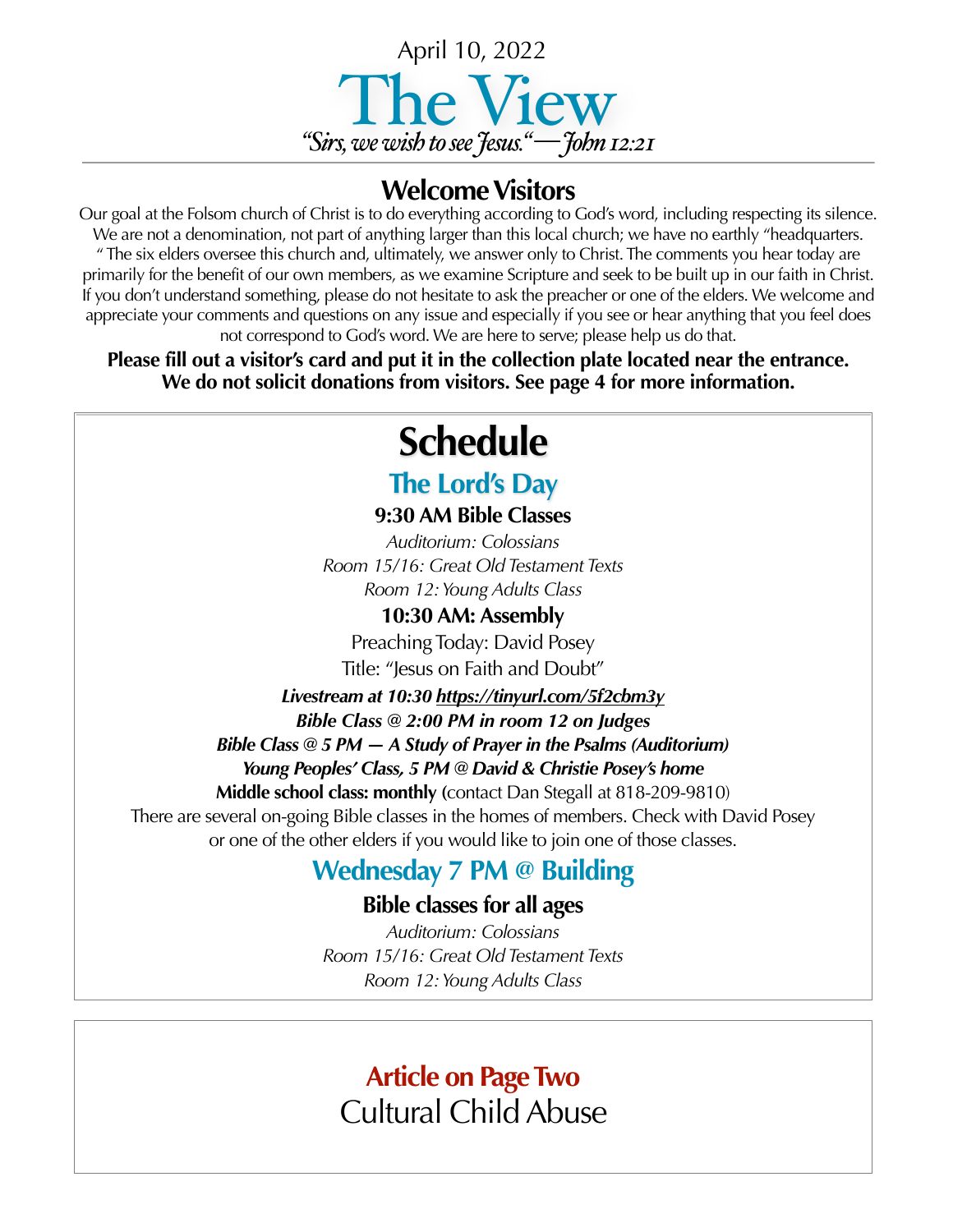# Cultural Child Abuse

DAVID POSEY

In the 1985 the song, "We Are the World," the chorus went like this: "we are the world, we are the children, we are the ones who make a brighter day." Children were the center of the universe back then. One could argue tha n the 1985 the song, "We Are the World," the chorus went like this: *"we are the world, we are the children, we are the ones who make a brighter day."* Children were the cenalting of children went too far, along the lines of Isaiah 3:4, where the Lord says that "boys will be princes, and infants shall rule over them" — not a good thing. But the "culture" was to treat children as special and do everything possible to protect them. But now there is a disturbing shift in the way some people in our culture view children — "disturbing" is much too mild a word for it.

For example, the number of people in the world who treat the unborn — or even newly born — as items to be disposed of is growing. Then, believe it or not, there seems

to be a growing tendency to ignore or even accept pedophilia. Finally, some want to turn boys into girls and girls into boys, sometimes at a very tender age. In some schools teachers are allowed to talk about sex and gender to children as young as 5 years old (the term "grooming" has become common to describe

this; some states have found it necessary to pass "anti-grooming" laws).

Both Peter and Paul described the world as "crooked" or "twisted" (Greek, *skolios — "morally twisted"*; see Acts 2:40; Philippians 2:15) and nothing screams "twisted" as loudly as a generation than uses and abuses the most vulnerable people in a society.

#### Jesus View of Children

Jesus held children in high esteem. If we weren't so used to hearing it, we would find what Jesus says in Matthew 18:1-6 absolutely amazing . *"Who is greatest in the kingdom of heaven?"* he asks. The apostles? Elders? Preachers? The most successful soul winners? Doctors of Theology? Not even close… it's children.\* Kids are the greatest in the kingdom of heaven. In fact, Jesus tells the adults we must *become like children* if we want to participate in his kingdom.

In that succinct statement we learn that our lifetime goal is to put the emphasis on becoming more humble, not more accomplished, not more successful and certainly not more proud of ourselves. Humility is the prerequisite for becoming a disciple of Christ — the gospel can never pierce a proud heart.

My point here, however, is not about humility; it's about children, these "little ones" that Jesus says are the greatest in his kingdom. I want to zoom in on v. 6, because it clarifies how God views those who treat children badly. Matthew 18:6 says, *"…whoever causes one of these little ones who believe in me to stumble, it would be better for him to have a great millstone fastened around his neck and to be drowned in the depth of the sea."* The word "stumble" is the Greek word *skandalízō* - "to scandalize" or to cause to fall into a trap. There are several ways that a society may scandalize children.

#### How Some in the Culture Abuse Children

There are four areas, briefly mentioned above, that scandalize children in our culture. First, there are men and women who use children for their own gratification. I'll mention a few names and you'll know what I mean: Roman Polanski (who still got to keep his Oscar); Jeffrey Epstein, and his "Island"; and newly convicted Ghislaine Maxwell, the British socialite who was found guilty last year of child sex trafficking and other related offenses. It has been widely reported that there were perhaps hundreds of well-known celebrities who were

whole *four weeks* after it has left the womb. **that children are being** "In Maryland, the senate will review a proposal to allow mothers to abort their baby a It's called *The Pregnant Person's Freedom Act of 2022."*

involved in this sick scheme, but none have been arrested yet.

Another piece of evidence abused is in the controversy surrounding gender issues. We are all aware of the Lia Thomas controversy, where a

man who identifies as a woman won a national NCAA swimming event. That's bad enough but there a parents who are arranging for their own children to undergo sex change procedures. A year or so ago, there was the infamous case of a *7 year old boy* whose mother was arranging for him to undergo a gender change*.* The father sued to stop it, but lost in the lower court. I think the father was eventually given joint custody and was able to put an end to that nightmare.

Even Disney — the most famous purveyor of "family friendly" entertainment— has decided to push this agenda. In a company-wide Zoom call, a Disney exec said that they will no longer use the terms "boys and girls" or "ladies and gentlemen" and will plan to push for more storylines featuring LGBTQ+ main characters in the company's entertainment offerings. And, they have adopted a benefits program to assist employees and their minor children with "gender affirmation procedures."

This has become so common that a law had to be passed in Florida to prevent transgender and sexual orientation courses from being taught in K-3rd grade. Some teachers are not happy about this. One video that went viral features a male 3rd grade teacher who said, almost in tears: "I'm sad that I can't talk to my children about my boating trip with my partner." What gall to call students *his* children! Counting colleges, I attended about 20 different schools in my life, and, thankfully, I never learned anything about the sex life of my teachers and got along just fine.

*Continued on page 3*

*<sup>\*</sup>* Greek: *paidion* implies a *younger* child, perhaps 7 years old or younger. "A child in training."